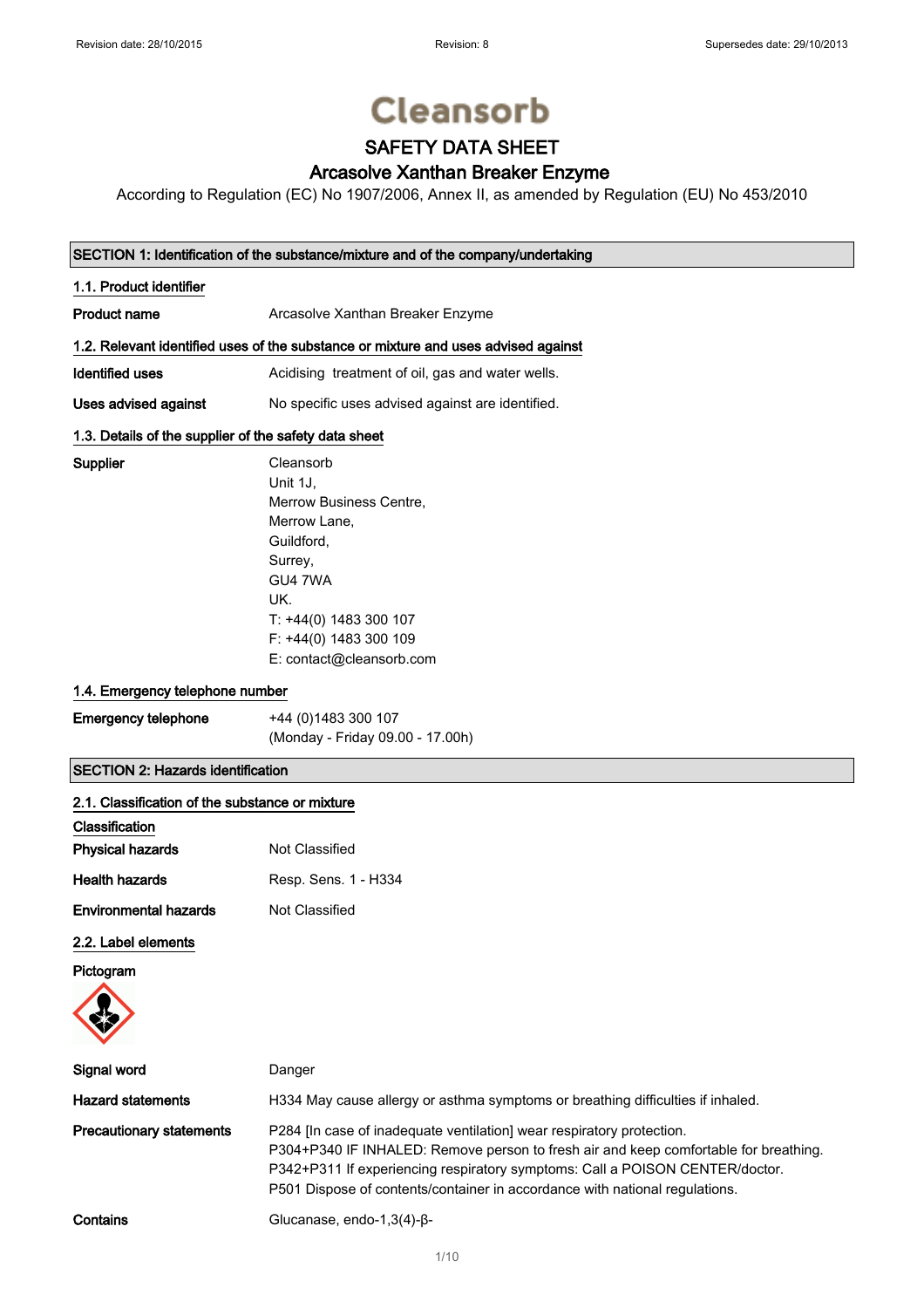### Supplementary precautionary P261 Avoid breathing vapours. statements

### 2.3. Other hazards

This product does not contain any substances classified as PBT or vPvB.

| <b>SECTION 3: Composition/information on ingredients</b> |                      |           |
|----------------------------------------------------------|----------------------|-----------|
| 3.2. Mixtures                                            |                      |           |
| Glucanase, endo-1,3(4)- $\beta$ -                        |                      | $5 - 10%$ |
| CAS number: 62213-14-3                                   | EC number: 263-462-4 |           |
| <b>Classification</b><br>Resp. Sens. 1 - H334            |                      |           |
|                                                          |                      |           |

The Full Text for all R-Phrases and Hazard Statements are Displayed in Section 16.

| <b>SECTION 4: First aid measures</b>                             |                                                                                                                                                                                                                                                                                                                                                                                                                                                                                                                                                                                                                                                                                                                    |  |
|------------------------------------------------------------------|--------------------------------------------------------------------------------------------------------------------------------------------------------------------------------------------------------------------------------------------------------------------------------------------------------------------------------------------------------------------------------------------------------------------------------------------------------------------------------------------------------------------------------------------------------------------------------------------------------------------------------------------------------------------------------------------------------------------|--|
| 4.1. Description of first aid measures                           |                                                                                                                                                                                                                                                                                                                                                                                                                                                                                                                                                                                                                                                                                                                    |  |
| <b>General information</b>                                       | Get medical attention immediately. Show this Safety Data Sheet to the medical personnel.                                                                                                                                                                                                                                                                                                                                                                                                                                                                                                                                                                                                                           |  |
| Inhalation                                                       | Remove affected person from source of contamination. Move affected person to fresh air and<br>keep warm and at rest in a position comfortable for breathing. Maintain an open airway.<br>Loosen tight clothing such as collar, tie or belt. When breathing is difficult, properly trained<br>personnel may assist affected person by administering oxygen. Place unconscious person on<br>their side in the recovery position and ensure breathing can take place. In the event of any<br>sensitisation symptoms developing, ensure further exposure is avoided.                                                                                                                                                   |  |
| Ingestion                                                        | Rinse mouth thoroughly with water. Remove any dentures. Give a few small glasses of water<br>or milk to drink. Stop if the affected person feels sick as vomiting may be dangerous. Do not<br>induce vomiting unless under the direction of medical personnel. If vomiting occurs, the head<br>should be kept low so that vomit does not enter the lungs. Never give anything by mouth to an<br>unconscious person. Move affected person to fresh air and keep warm and at rest in a<br>position comfortable for breathing. Place unconscious person on their side in the recovery<br>position and ensure breathing can take place. Maintain an open airway. Loosen tight clothing<br>such as collar, tie or belt. |  |
| <b>Skin contact</b>                                              | Rinse immediately with plenty of water.                                                                                                                                                                                                                                                                                                                                                                                                                                                                                                                                                                                                                                                                            |  |
| Eye contact                                                      | Rinse immediately with plenty of water. Remove any contact lenses and open eyelids wide<br>apart. Continue to rinse for at least 10 minutes.                                                                                                                                                                                                                                                                                                                                                                                                                                                                                                                                                                       |  |
| <b>Protection of first aiders</b>                                | First aid personnel should wear appropriate protective equipment during any rescue. If it is<br>suspected that volatile contaminants are still present around the affected person, first aid<br>personnel should wear an appropriate respirator or self-contained breathing apparatus. Wash<br>contaminated clothing thoroughly with water before removing it from the affected person, or<br>wear gloves. It may be dangerous for first aid personnel to carry out mouth-to-mouth<br>resuscitation.                                                                                                                                                                                                               |  |
| 4.2. Most important symptoms and effects, both acute and delayed |                                                                                                                                                                                                                                                                                                                                                                                                                                                                                                                                                                                                                                                                                                                    |  |
| <b>General information</b>                                       | See Section 11 for additional information on health hazards. The severity of the symptoms<br>described will vary dependent on the concentration and the length of exposure.                                                                                                                                                                                                                                                                                                                                                                                                                                                                                                                                        |  |

Inhalation May cause sensitisation or allergic reactions in sensitive individuals. Prolonged inhalation of high concentrations may damage respiratory system.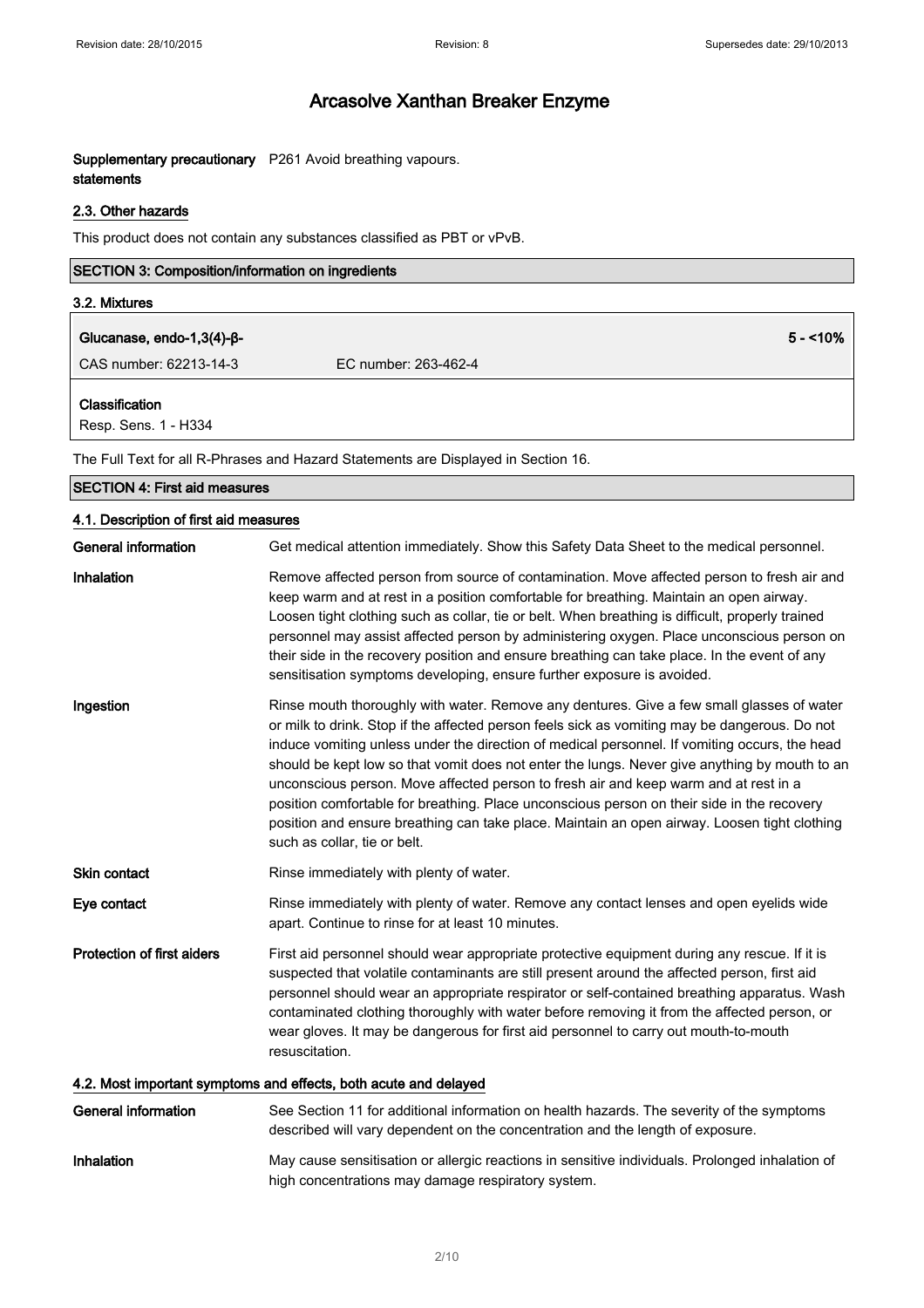| Ingestion                                                                       | Gastrointestinal symptoms, including upset stomach. Fumes from the stomach contents may<br>be inhaled, resulting in the same symptoms as inhalation.                                                                                                                                                                                                                                                                                                                                                                                     |
|---------------------------------------------------------------------------------|------------------------------------------------------------------------------------------------------------------------------------------------------------------------------------------------------------------------------------------------------------------------------------------------------------------------------------------------------------------------------------------------------------------------------------------------------------------------------------------------------------------------------------------|
| Skin contact                                                                    | Prolonged contact may cause dryness of the skin.                                                                                                                                                                                                                                                                                                                                                                                                                                                                                         |
| Eye contact                                                                     | May cause temporary eye irritation.                                                                                                                                                                                                                                                                                                                                                                                                                                                                                                      |
| 4.3. Indication of any immediate medical attention and special treatment needed |                                                                                                                                                                                                                                                                                                                                                                                                                                                                                                                                          |
| Notes for the doctor                                                            | Treat symptomatically. May cause sensitisation or allergic reactions in sensitive individuals.                                                                                                                                                                                                                                                                                                                                                                                                                                           |
| <b>SECTION 5: Firefighting measures</b>                                         |                                                                                                                                                                                                                                                                                                                                                                                                                                                                                                                                          |
| 5.1. Extinguishing media                                                        |                                                                                                                                                                                                                                                                                                                                                                                                                                                                                                                                          |
| Suitable extinguishing media                                                    | The product is not flammable. Extinguish with alcohol-resistant foam, carbon dioxide, dry<br>powder or water fog. Use fire-extinguishing media suitable for the surrounding fire.                                                                                                                                                                                                                                                                                                                                                        |
| Unsuitable extinguishing<br>media                                               | Do not use water jet as an extinguisher, as this will spread the fire.                                                                                                                                                                                                                                                                                                                                                                                                                                                                   |
| 5.2. Special hazards arising from the substance or mixture                      |                                                                                                                                                                                                                                                                                                                                                                                                                                                                                                                                          |
| Specific hazards                                                                | Containers can burst violently or explode when heated, due to excessive pressure build-up.                                                                                                                                                                                                                                                                                                                                                                                                                                               |
| Hazardous combustion<br>products                                                | Thermal decomposition or combustion products may include the following substances:<br>Harmful gases or vapours.                                                                                                                                                                                                                                                                                                                                                                                                                          |
| 5.3. Advice for firefighters                                                    |                                                                                                                                                                                                                                                                                                                                                                                                                                                                                                                                          |
| Protective actions during<br>firefighting                                       | Avoid breathing fire gases or vapours. Evacuate area. Cool containers exposed to heat with<br>water spray and remove them from the fire area if it can be done without risk. Cool containers<br>exposed to flames with water until well after the fire is out. If a leak or spill has not ignited, use<br>water spray to disperse vapours and protect men stopping the leak. Control run-off water by<br>containing and keeping it out of sewers and watercourses. If risk of water pollution occurs,<br>notify appropriate authorities. |
| Special protective equipment<br>for firefighters                                | Wear positive-pressure self-contained breathing apparatus (SCBA) and appropriate protective<br>clothing. Firefighter's clothing conforming to European standard EN469 (including helmets,<br>protective boots and gloves) will provide a basic level of protection for chemical incidents.                                                                                                                                                                                                                                               |
| <b>SECTION 6: Accidental release measures</b>                                   |                                                                                                                                                                                                                                                                                                                                                                                                                                                                                                                                          |

### 6.1. Personal precautions, protective equipment and emergency procedures

Personal precautions No action shall be taken without appropriate training or involving any personal risk. Keep unnecessary and unprotected personnel away from the spillage. Wear protective clothing as described in Section 8 of this safety data sheet. Follow precautions for safe handling described in this safety data sheet. Wash thoroughly after dealing with a spillage. Do not touch or walk into spilled material. Avoid inhalation of vapours. Use suitable respiratory protection if ventilation is inadequate.

#### 6.2. Environmental precautions

Environmental precautions Large Spillages: Inform the relevant authorities if environmental pollution occurs (sewers, waterways, soil or air).

#### 6.3. Methods and material for containment and cleaning up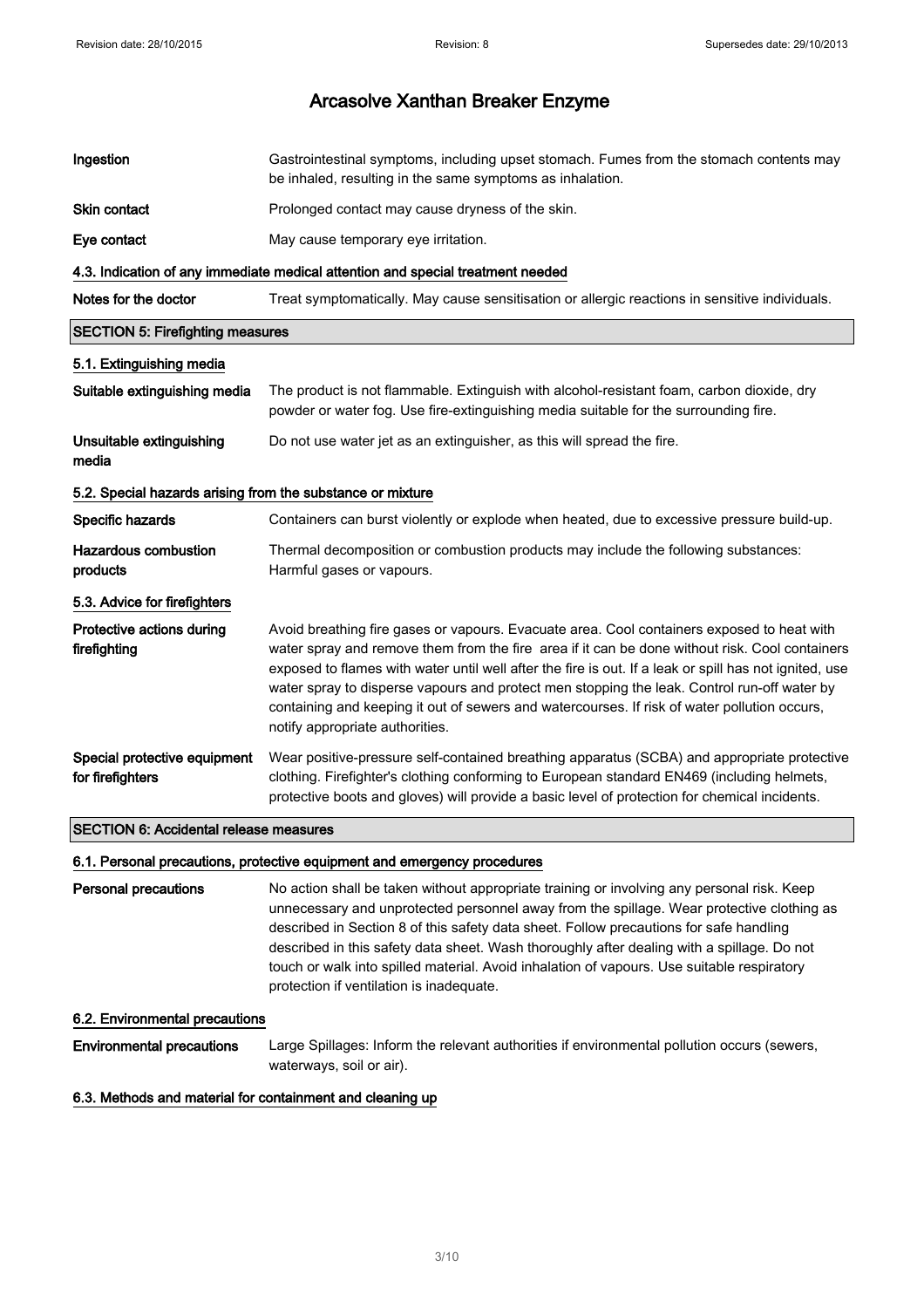Methods for cleaning up Wear protective clothing as described in Section 8 of this safety data sheet. Clear up spills immediately and dispose of waste safely. Small Spillages: If the product is soluble in water, dilute the spillage with water and mop it up. Alternatively, or if it is not water-soluble, absorb the spillage with an inert, dry material and place it in a suitable waste disposal container. Large Spillages: If leakage cannot be stopped, evacuate area. Flush spilled material into an effluent treatment plant, or proceed as follows. Contain and absorb spillage with sand, earth or other non-combustible material. Place waste in labelled, sealed containers. Flush contaminated area with plenty of water. Wash thoroughly after dealing with a spillage. Dispose of waste to licensed waste disposal site in accordance with the requirements of the local Waste Disposal Authority.

#### 6.4. Reference to other sections

Reference to other sections For personal protection, see Section 8. See Section 11 for additional information on health hazards. See Section 12 for additional information on ecological hazards. For waste disposal, see Section 13.

#### SECTION 7: Handling and storage

#### 7.1. Precautions for safe handling

| Section 8 of this safety data sheet. Keep away from food, drink and animal feeding stuffs.<br>Handle all packages and containers carefully to minimise spills. Keep container tightly sealed                                                                                                                             |  |  |
|--------------------------------------------------------------------------------------------------------------------------------------------------------------------------------------------------------------------------------------------------------------------------------------------------------------------------|--|--|
| when not in use. Avoid the formation of mists. Do not handle until all safety precautions have<br>been read and understood. Do not handle broken packages without protective equipment. Do<br>not reuse empty containers.                                                                                                |  |  |
| Advice on general<br>Wash promptly if skin becomes contaminated. Take off contaminated clothing. Wash<br>occupational hygiene<br>contaminated clothing before reuse. Do not eat, drink or smoke when using this product.<br>Wash at the end of each work shift and before eating, smoking and using the toilet. Change   |  |  |
| work clothing daily before leaving workplace.                                                                                                                                                                                                                                                                            |  |  |
| 7.2. Conditions for safe storage, including any incompatibilities                                                                                                                                                                                                                                                        |  |  |
| Storage precautions<br>Store in accordance with local regulations. Keep only in the original container. Keep container<br>tightly closed, in a cool, well ventilated place. Protect from freezing and direct sunlight. Do not<br>store near heat sources or expose to high temperatures. Protect containers from damage. |  |  |
| Storage class<br>Chemical storage.                                                                                                                                                                                                                                                                                       |  |  |
| 7.3. Specific end use(s)                                                                                                                                                                                                                                                                                                 |  |  |
| Specific end use(s)<br>The identified uses for this product are detailed in Section 1.2.                                                                                                                                                                                                                                 |  |  |
| <b>SECTION 8: Exposure Controls/personal protection</b>                                                                                                                                                                                                                                                                  |  |  |

#### 8.1. Control parameters

Ingredient comments No exposure limits known for ingredient(s).

#### 8.2. Exposure controls

### Protective equipment





Appropriate engineering controls

Provide adequate ventilation. Good general ventilation should be adequate to control worker exposure to airborne contaminants.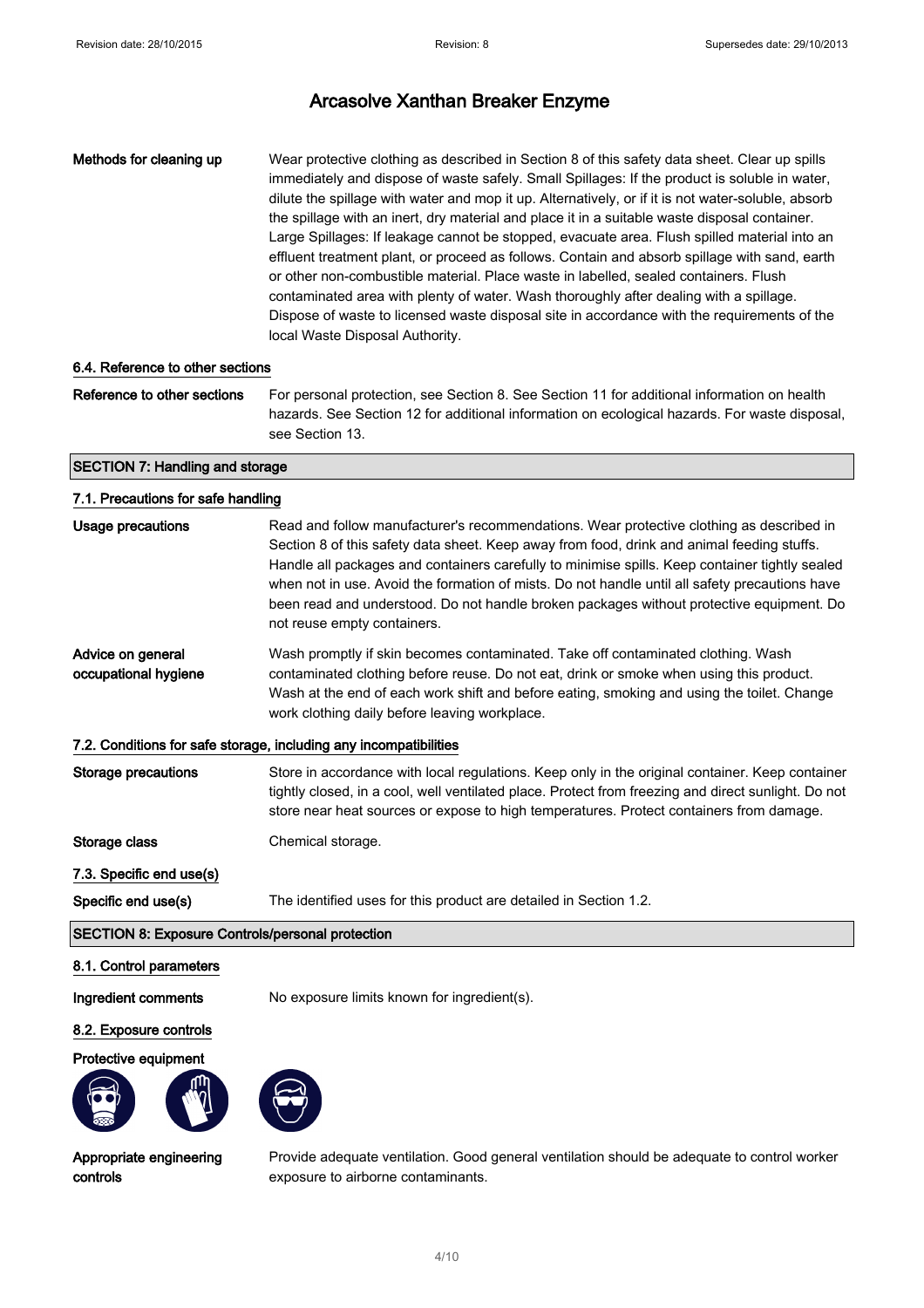| Eye/face protection                       | Eyewear complying with an approved standard should be worn if a risk assessment indicates<br>eye contact is possible. Personal protective equipment for eye and face protection should<br>comply with European Standard EN166. Unless the assessment indicates a higher degree of<br>protection is required, the following protection should be worn: Tight-fitting safety glasses.                                                                                                                                                                                                                                                                                    |
|-------------------------------------------|------------------------------------------------------------------------------------------------------------------------------------------------------------------------------------------------------------------------------------------------------------------------------------------------------------------------------------------------------------------------------------------------------------------------------------------------------------------------------------------------------------------------------------------------------------------------------------------------------------------------------------------------------------------------|
| Hand protection                           | Chemical-resistant, impervious gloves complying with an approved standard should be worn if<br>a risk assessment indicates skin contact is possible. The most suitable glove should be<br>chosen in consultation with the glove supplier/manufacturer, who can provide information<br>about the breakthrough time of the glove material. To protect hands from chemicals, gloves<br>should comply with European Standard EN374. Considering the data specified by the glove<br>manufacturer, check during use that the gloves are retaining their protective properties and<br>change them as soon as any deterioration is detected. Frequent changes are recommended. |
| Other skin and body<br>protection         | Appropriate footwear and additional protective clothing complying with an approved standard<br>should be worn if a risk assessment indicates skin contamination is possible.                                                                                                                                                                                                                                                                                                                                                                                                                                                                                           |
| Hygiene measures                          | Provide eyewash station and safety shower. Contaminated work clothing should not be<br>allowed out of the workplace. Wash contaminated clothing before reuse. Clean equipment<br>and the work area every day. Good personal hygiene procedures should be implemented.<br>Wash at the end of each work shift and before eating, smoking and using the toilet. When<br>using do not eat, drink or smoke. Warn cleaning personnel of any hazardous properties of the<br>product.                                                                                                                                                                                          |
| <b>Respiratory protection</b>             | Respiratory protection complying with an approved standard should be worn if a risk<br>assessment indicates inhalation of contaminants is possible. Ensure all respiratory protective<br>equipment is suitable for its intended use and is 'CE'-marked. Check that the respirator fits<br>tightly and the filter is changed regularly. Gas and combination filter cartridges should comply<br>with European Standard EN14387. Full face mask respirators with replaceable filter cartridges<br>should comply with European Standard EN136. Half mask and quarter mask respirators with<br>replaceable filter cartridges should comply with European Standard EN140.    |
| <b>Environmental exposure</b><br>controls | Not regarded as dangerous for the environment.                                                                                                                                                                                                                                                                                                                                                                                                                                                                                                                                                                                                                         |

## SECTION 9: Physical and Chemical Properties

| 9.1. Information on basic physical and chemical properties |                                      |  |
|------------------------------------------------------------|--------------------------------------|--|
| Appearance                                                 | Liquid.                              |  |
| Colour                                                     | Straw.                               |  |
| Odour                                                      | Slight microbial fermentation odour. |  |
| Odour threshold                                            | Not available.                       |  |
| рH                                                         | pH (concentrated solution): 5.6-6.0  |  |
| Melting point                                              | Not available.                       |  |
| Initial boiling point and range                            | Not available.                       |  |
| Flash point                                                | Not available.                       |  |
| <b>Evaporation rate</b>                                    | Not available.                       |  |
| Upper/lower flammability or<br>explosive limits            | Not available.                       |  |
| Vapour pressure                                            | Not available.                       |  |
| Vapour density                                             | Not available.                       |  |
| <b>Relative density</b>                                    | Not available.                       |  |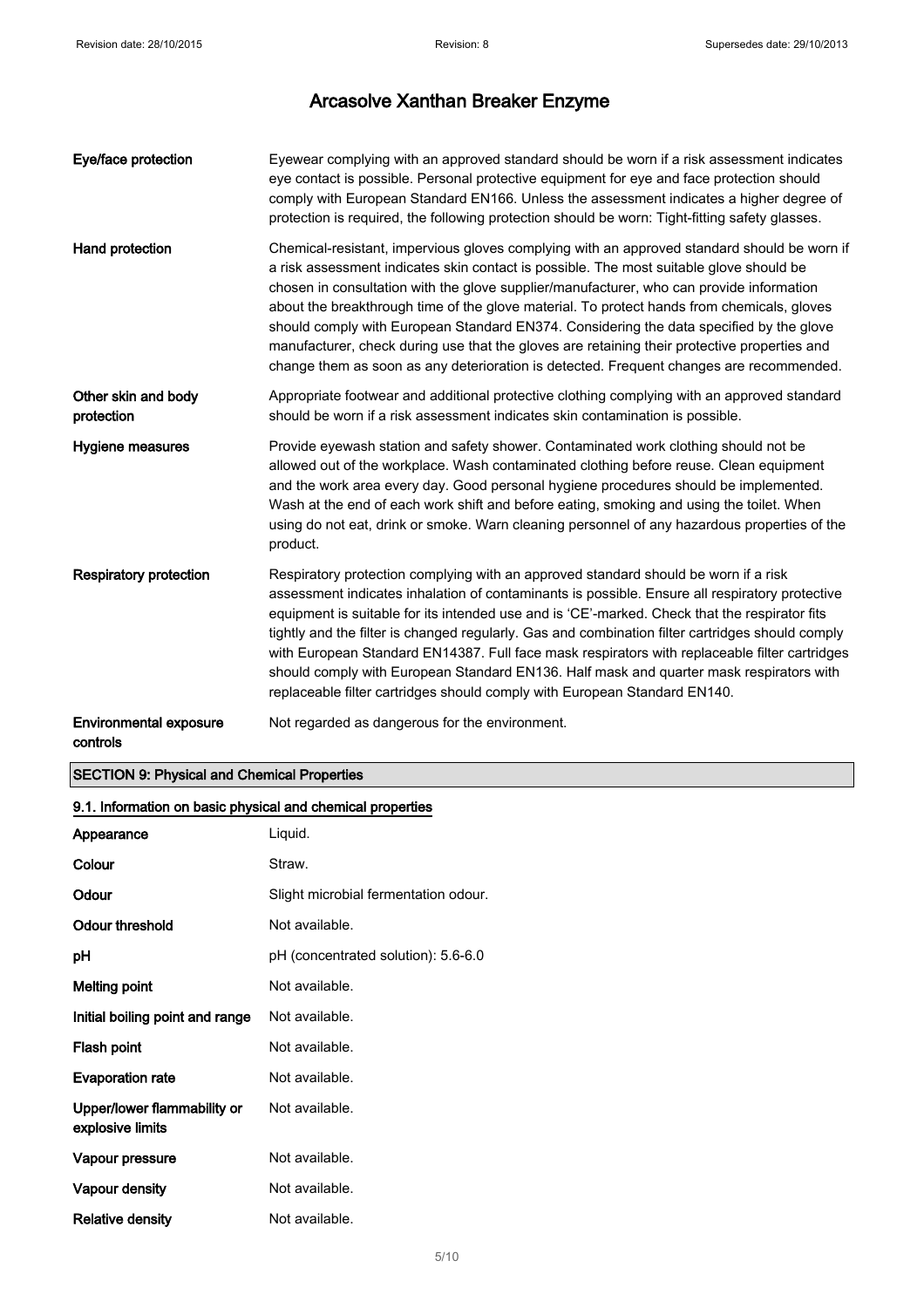| Solubility(ies)                                                     | Soluble in water.                                                                                                                                                       |
|---------------------------------------------------------------------|-------------------------------------------------------------------------------------------------------------------------------------------------------------------------|
| <b>Partition coefficient</b>                                        | Not available.                                                                                                                                                          |
| Auto-ignition temperature                                           | Not available.                                                                                                                                                          |
| <b>Decomposition Temperature</b>                                    | Not available.                                                                                                                                                          |
| <b>Viscosity</b>                                                    | Not applicable.                                                                                                                                                         |
| <b>Explosive properties</b>                                         | Not considered to be explosive.                                                                                                                                         |
| <b>Oxidising properties</b>                                         | Does not meet the criteria for classification as oxidising.                                                                                                             |
| 9.2. Other information                                              |                                                                                                                                                                         |
| Other information                                                   | None.                                                                                                                                                                   |
| SECTION 10: Stability and reactivity                                |                                                                                                                                                                         |
| 10.1. Reactivity                                                    |                                                                                                                                                                         |
| Reactivity                                                          | There are no known reactivity hazards associated with this product.                                                                                                     |
| 10.2. Chemical stability                                            |                                                                                                                                                                         |
| <b>Stability</b>                                                    | Stable at normal ambient temperatures and when used as recommended. Stable under the<br>prescribed storage conditions.                                                  |
| 10.3. Possibility of hazardous reactions                            |                                                                                                                                                                         |
| Possibility of hazardous<br>reactions                               | No potentially hazardous reactions known.                                                                                                                               |
| 10.4. Conditions to avoid                                           |                                                                                                                                                                         |
| Conditions to avoid                                                 | Avoid exposure to high temperatures or direct sunlight. Avoid freezing.                                                                                                 |
| 10.5. Incompatible materials                                        |                                                                                                                                                                         |
| Materials to avoid                                                  | No specific material or group of materials is likely to react with the product to produce a<br>hazardous situation.                                                     |
| 10.6. Hazardous decomposition products                              |                                                                                                                                                                         |
| Hazardous decomposition<br>products                                 | Does not decompose when used and stored as recommended. Thermal decomposition or<br>combustion products may include the following substances: Harmful gases or vapours. |
| <b>SECTION 11: Toxicological information</b>                        |                                                                                                                                                                         |
| 11.1. Information on toxicological effects                          |                                                                                                                                                                         |
| Acute toxicity - oral<br>Notes (oral LD <sub>50</sub> )             | LD <sub>50</sub> > 2000 mg/kg, Oral, Rat Based on available data the classification criteria are not met.                                                               |
| Acute toxicity - dermal<br>Notes (dermal LD <sub>50</sub> )         | Based on available data the classification criteria are not met.                                                                                                        |
| Acute toxicity - inhalation<br>Notes (inhalation LC <sub>50</sub> ) | Based on available data the classification criteria are not met.                                                                                                        |
| Skin corrosion/irritation<br>Animal data                            | Based on available data the classification criteria are not met.                                                                                                        |
| Serious eye damage/irritation<br>Serious eye damage/irritation      | Based on available data the classification criteria are not met.                                                                                                        |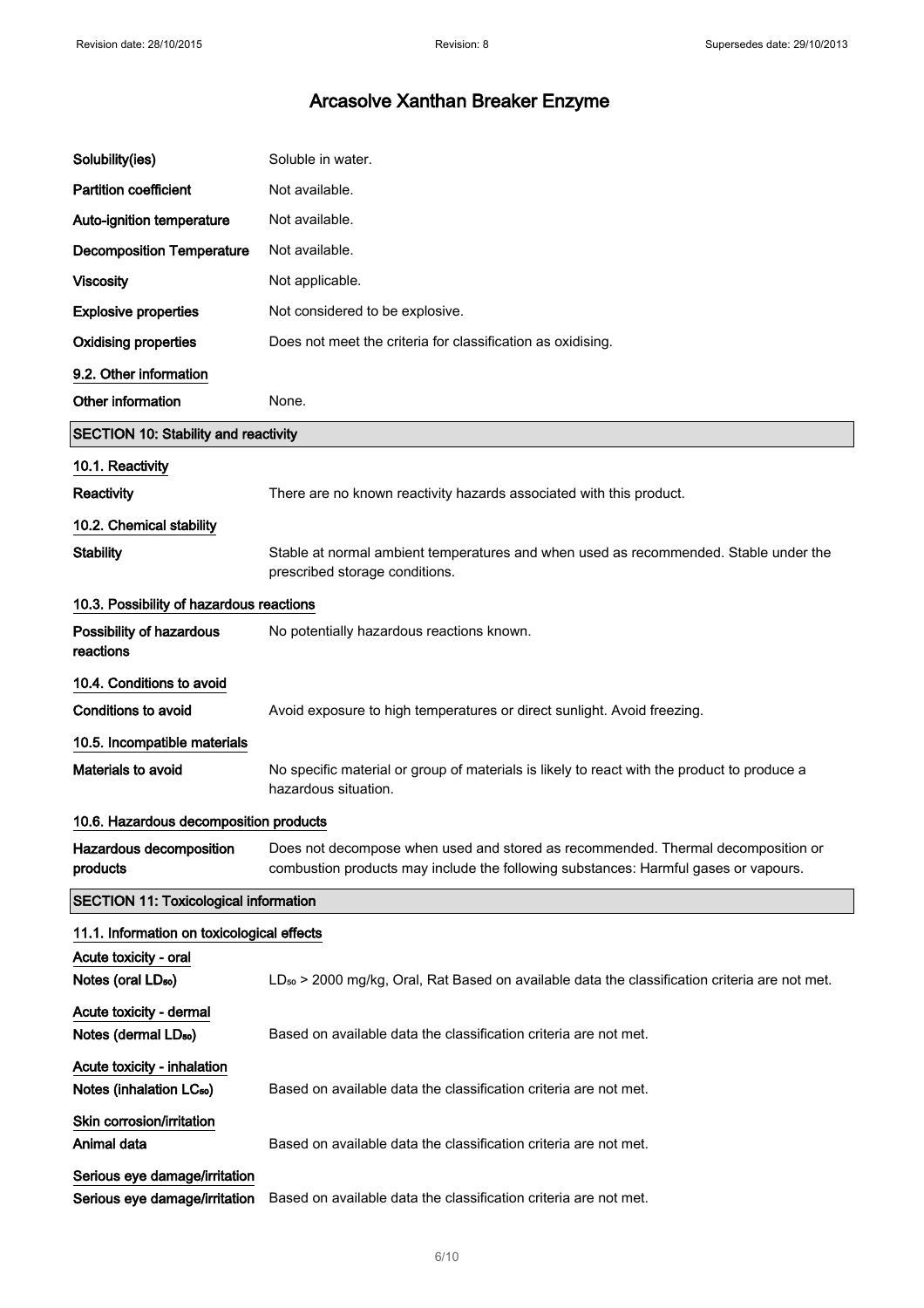| <b>Respiratory sensitisation</b>                           |                                                                                                                                                       |
|------------------------------------------------------------|-------------------------------------------------------------------------------------------------------------------------------------------------------|
| <b>Respiratory sensitisation</b>                           | There is evidence that the product can cause respiratory hypersensitivity.                                                                            |
| Skin sensitisation<br><b>Skin sensitisation</b>            | Based on available data the classification criteria are not met.                                                                                      |
| Germ cell mutagenicity<br>Genotoxicity - in vitro          | Based on available data the classification criteria are not met.                                                                                      |
| Carcinogenicity<br>Carcinogenicity                         | Based on available data the classification criteria are not met.                                                                                      |
| <b>IARC</b> carcinogenicity                                | None of the ingredients are listed or exempt.                                                                                                         |
| Reproductive toxicity<br>Reproductive toxicity - fertility | Based on available data the classification criteria are not met.                                                                                      |
| Reproductive toxicity -<br>development                     | Based on available data the classification criteria are not met.                                                                                      |
| Specific target organ toxicity - single exposure           |                                                                                                                                                       |
| STOT - single exposure                                     | Not classified as a specific target organ toxicant after a single exposure.                                                                           |
| Specific target organ toxicity - repeated exposure         |                                                                                                                                                       |
| STOT - repeated exposure                                   | Not classified as a specific target organ toxicant after repeated exposure.                                                                           |
| <b>Aspiration hazard</b><br>Aspiration hazard              | Based on available data the classification criteria are not met.                                                                                      |
| <b>General information</b>                                 | The severity of the symptoms described will vary dependent on the concentration and the<br>length of exposure.                                        |
| Inhalation                                                 | May cause sensitisation or allergic reactions in sensitive individuals. Prolonged inhalation of<br>high concentrations may damage respiratory system. |
| Ingestion                                                  | Gastrointestinal symptoms, including upset stomach. Fumes from the stomach contents may<br>be inhaled, resulting in the same symptoms as inhalation.  |
| Skin contact                                               | Prolonged contact may cause dryness of the skin.                                                                                                      |
| Eye contact                                                | May cause temporary eye irritation.                                                                                                                   |
| Route of entry                                             | Ingestion Inhalation Skin and/or eye contact                                                                                                          |
| <b>Target organs</b>                                       | No specific target organs known.                                                                                                                      |
| Toxicological information on ingredients.                  |                                                                                                                                                       |

Glucanase, endo-1,3(4)-β-

### Respiratory sensitisation

Respiratory sensitisation May cause allergy or asthma symptoms or breathing difficulties if inhaled.

### SECTION 12: Ecological Information

| Ecotoxicity    | Not regarded as dangerous for the environment. However, large or frequent spills may have<br>hazardous effects on the environment. |
|----------------|------------------------------------------------------------------------------------------------------------------------------------|
| 12.1. Toxicity |                                                                                                                                    |

Toxicity Based on available data the classification criteria are not met.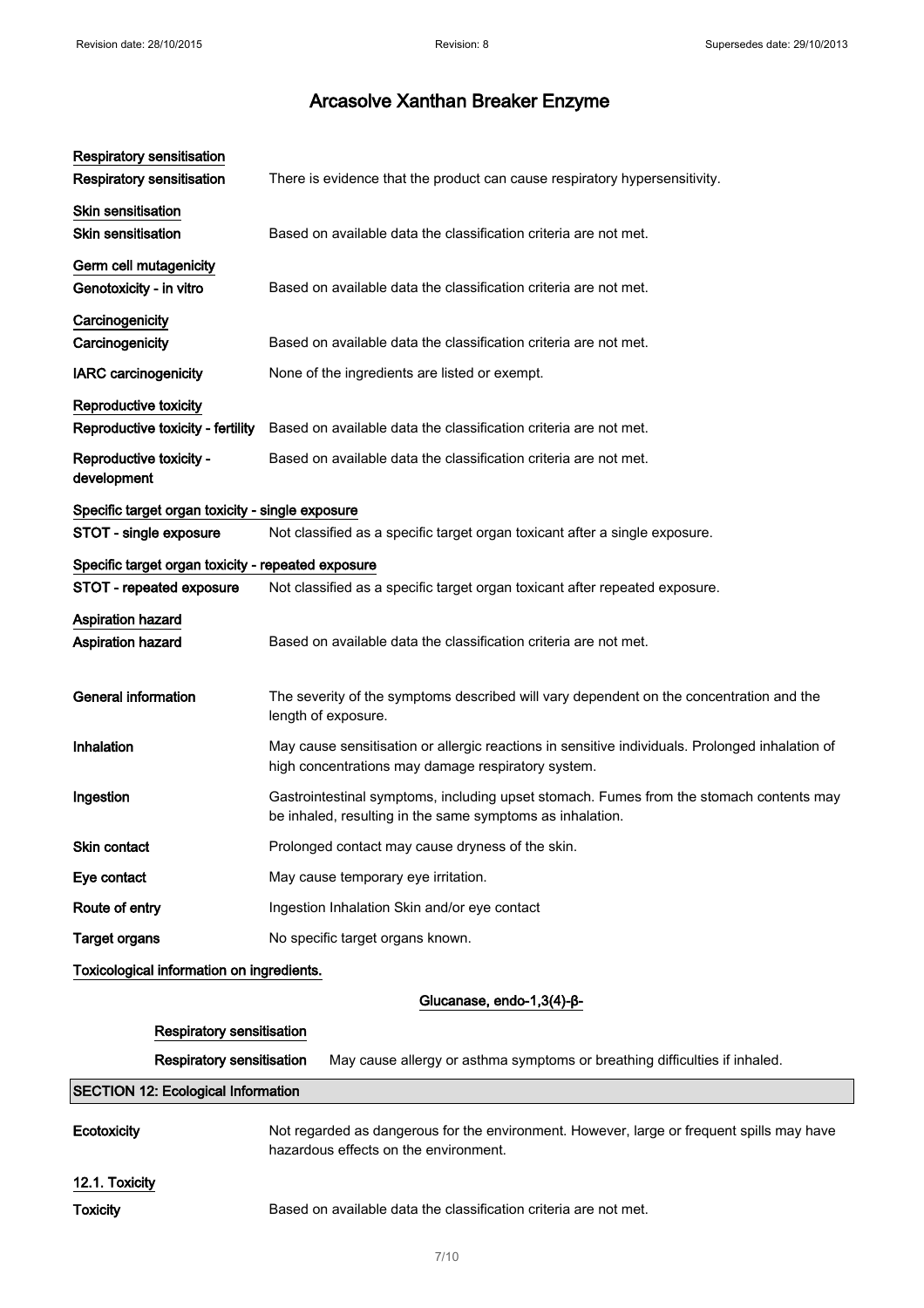Ecological information on ingredients. Glucanase, endo-1,3(4)-β-**Toxicity** No negative effects on the aquatic environment are known. 12.2. Persistence and degradability Persistence and degradability The product is biodegradable. Ecological information on ingredients. Glucanase, endo-1,3(4)-β-Persistence and degradability The product is expected to be biodegradable. 12.3. Bioaccumulative potential Bioaccumulative potential The product does not contain any substances expected to be bioaccumulating. **Partition coefficient** Not available. Ecological information on ingredients. Glucanase, endo-1,3(4)-β-Bioaccumulative potential No data available on bioaccumulation. 12.4. Mobility in soil Mobility **Mobility** The product is soluble in water. Ecological information on ingredients. Glucanase, endo-1,3(4)-β-Mobility Modata available. 12.5. Results of PBT and vPvB assessment Results of PBT and vPvB assessment This product does not contain any substances classified as PBT or vPvB. Ecological information on ingredients. Glucanase, endo-1,3(4)-β-Results of PBT and vPvB No data available. assessment 12.6. Other adverse effects Other adverse effects None known. SECTION 13: Disposal considerations 13.1. Waste treatment methods General information The generation of waste should be minimised or avoided wherever possible. Reuse or recycle products wherever possible. This material and its container must be disposed of in a safe way. Disposal of this product, process solutions, residues and by-products should at all times comply with the requirements of environmental protection and waste disposal legislation and

handling of the product should be considered.

any local authority requirements. When handling waste, the safety precautions applying to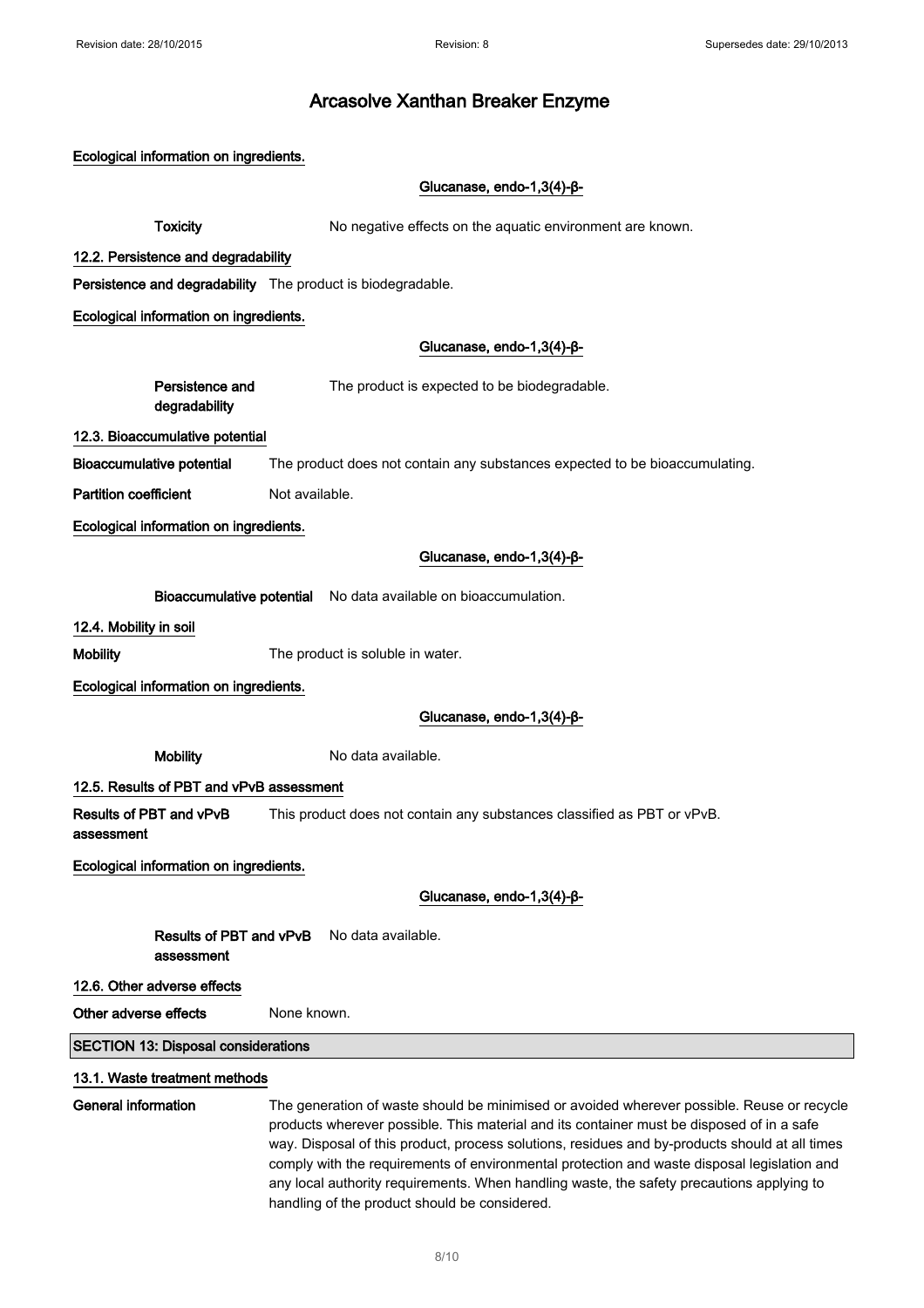### Disposal methods Dispose of surplus products and those that cannot be recycled via a licensed waste disposal contractor. Waste, residues, empty containers, discarded work clothes and contaminated cleaning materials should be collected in designated containers, labelled with their contents. Incineration or landfill should only be considered when recycling is not feasible. Waste should not be disposed of untreated to the sewer unless fully compliant with the requirements of the local water authority.

### SECTION 14: Transport information

General The product is not covered by international regulations on the transport of dangerous goods (IMDG, IATA, ADR/RID).

## 14.1. UN number

Not applicable.

### 14.2. UN proper shipping name

Not applicable.

### 14.3. Transport hazard class(es)

No transport warning sign required.

#### 14.4. Packing group

Not applicable.

### 14.5. Environmental hazards

### Environmentally hazardous substance/marine pollutant No.

### 14.6. Special precautions for user

Not applicable.

### 14.7. Transport in bulk according to Annex II of MARPOL73/78 and the IBC Code

### Transport in bulk according to Not applicable. Annex II of MARPOL 73/78 and the IBC Code

#### SECTION 15: Regulatory information

| 15.1. Safety, health and environmental regulations/legislation specific for the substance or mixture |                                                                                                      |  |
|------------------------------------------------------------------------------------------------------|------------------------------------------------------------------------------------------------------|--|
| <b>National regulations</b>                                                                          | Health and Safety at Work etc. Act 1974 (as amended).                                                |  |
|                                                                                                      | The Chemicals (Hazard Information and Packaging for Supply) Regulations 2009 (SI 2009                |  |
|                                                                                                      | No. 716).                                                                                            |  |
|                                                                                                      | The Carriage of Dangerous Goods and Use of Transportable Pressure Equipment                          |  |
|                                                                                                      | Regulations 2009 (SI 2009 No. 1348) (as amended) ["CDG 2009"].                                       |  |
|                                                                                                      | EH40/2005 Workplace exposure limits.                                                                 |  |
| EU legislation                                                                                       | Regulation (EC) No 1907/2006 of the European Parliament and of the Council of 18                     |  |
|                                                                                                      | December 2006 concerning the Registration, Evaluation, Authorisation and Restriction of              |  |
|                                                                                                      | Chemicals (REACH) (as amended).                                                                      |  |
|                                                                                                      | Commission Regulation (EU) No 453/2010 of 20 May 2010.                                               |  |
|                                                                                                      | Regulation (EC) No 1272/2008 of the European Parliament and of the Council of 16                     |  |
|                                                                                                      | December 2008 on classification, labelling and packaging of substances and mixtures (as<br>amended). |  |
|                                                                                                      | Dangerous Preparations Directive 1999/45/EC.                                                         |  |
|                                                                                                      | Dangerous Substances Directive 67/548/EEC.                                                           |  |